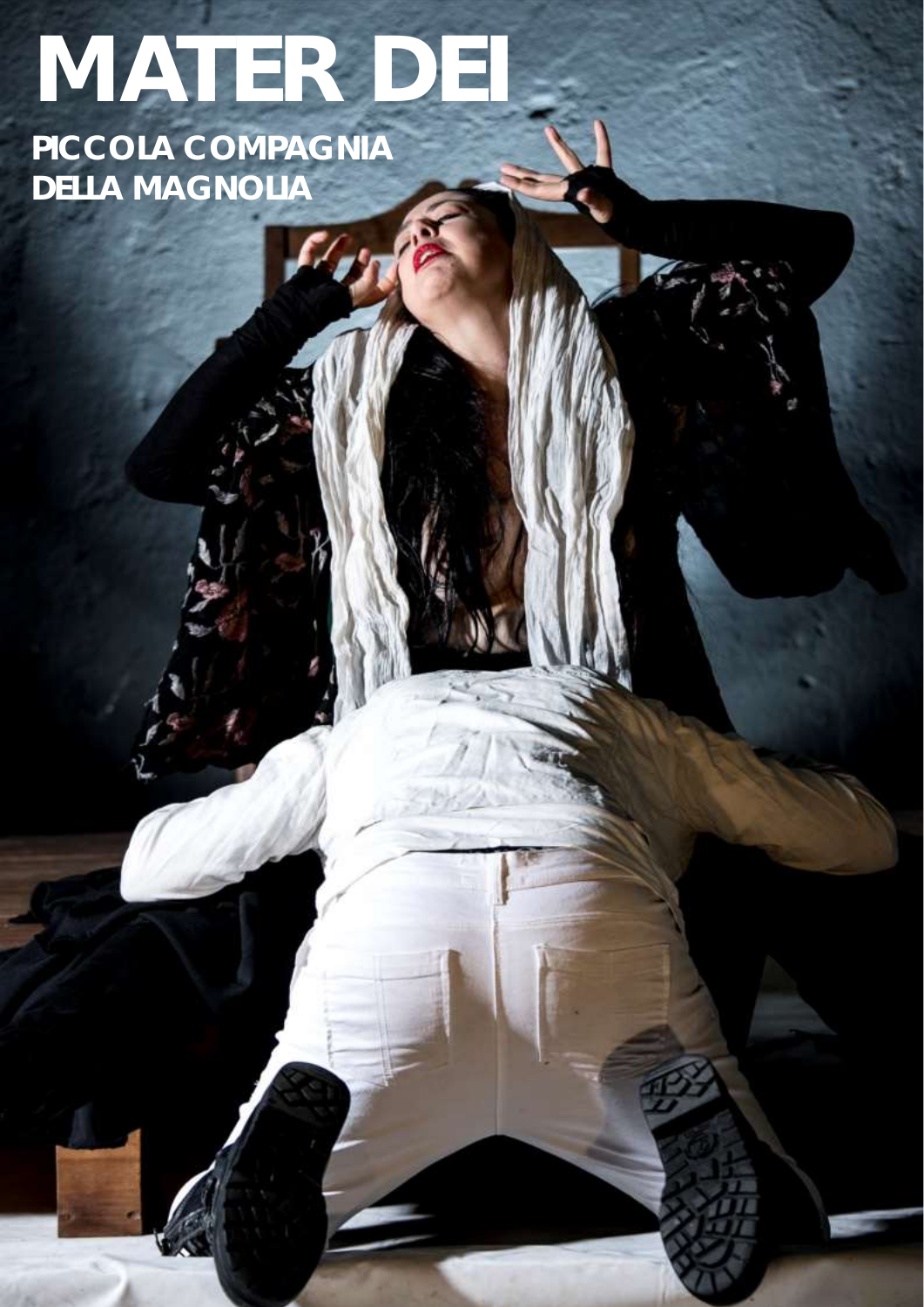# **MATER DEI**

Text | **Massimo Sgorbani** French translation | **Frédéric Sicamois**

Direction | **Giorgia Cerruti** Assistant to the Director | **Fabrycja Gariglio**  With | **Giorgia Cerruti and Davide Giglio** Sound design | **Guglielmo Diana** Lights and set design | **Lucio Diana** Set creation **| Domenico De Maio** Mask **| Michele Guaschino** Costumes creation**| Roberta Vacchetta**

A creation by **Piccola Compagnia della Magnolia** Supported by | **Residenza IDRA and Teatro Akropolis** within **CURA Project 2018, and by Armunia**  In collaboration with | **Festival delle Colline Torinesi** 

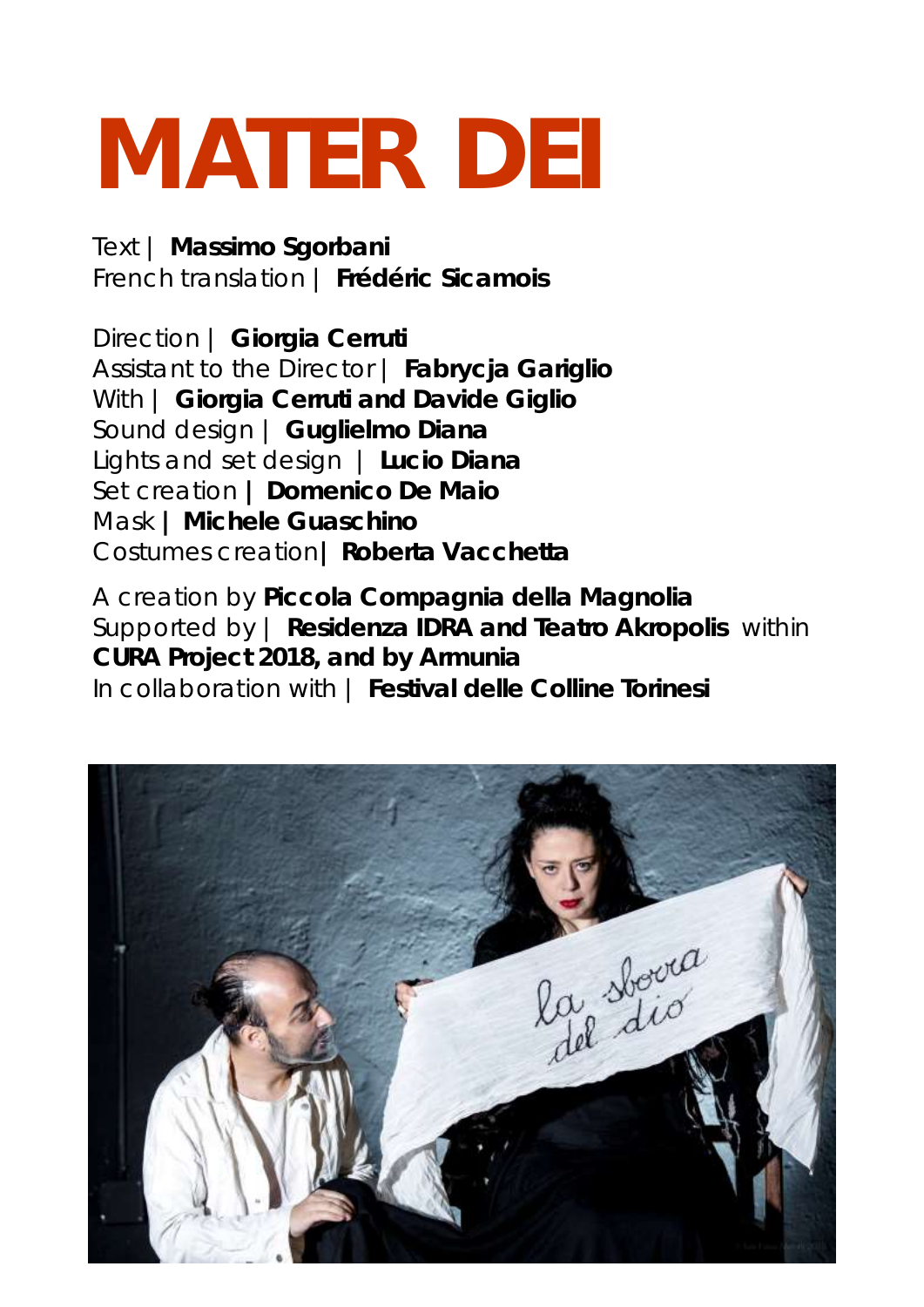# **… because the divinity doesn't born …**

Mater Dei is a text by Massimo Sgorbani, written a few years ago for a theater festival on myth. That festival was canceled, and the text remained unpublished and never represented.

A mother and a son, placed in an imaginary time and in an imaginary place. She is a victim of the violence of a god who, attracted by her beauty, descended to earth in animal form and possessed her by force. A sort of reinterpretation of the myth of Jupiter and of Europe in which the woman, instead of being kidnapped, is raped and impregnated by the authoritative and passionate god. The pregnancy, hyperbolic and paradoxical, generates thirteen children, all endowed with paternal divine attributes, except the last one. He has no divine attributes. He is weak, he is too human. The mother has dedicated her life to hide and protect him. But now someone is coming to get him, someone willing to "correct the mistake". The dramatic action takes place during this long wait. The mother speaks. A lay, erotic, scandalous, hypnotic stream of words, oscillating



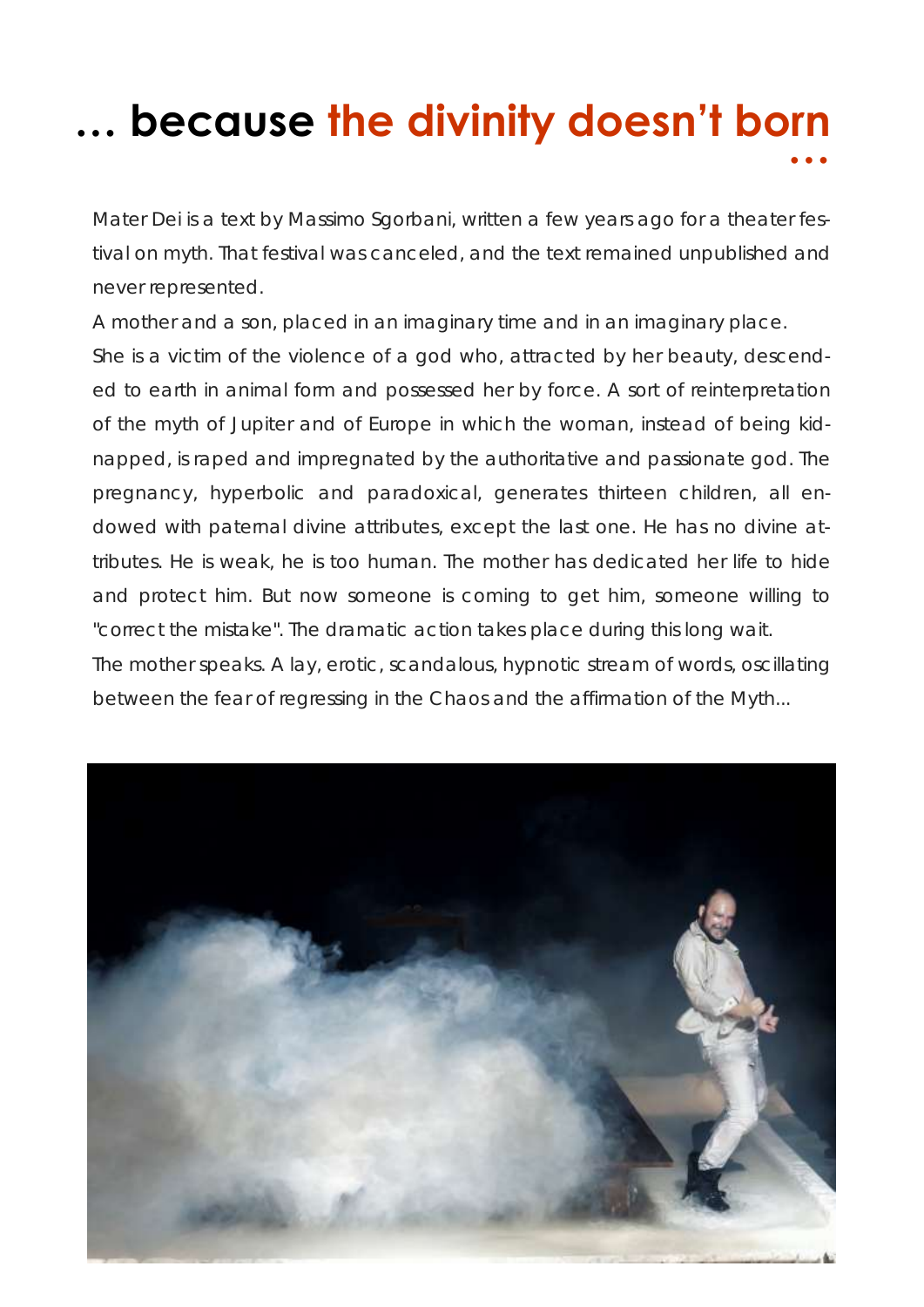The fusion between the dramaturgy of Massimo Sgorbani and the artistic identity of Piccola Compagnia della Magnolia comes true in the name of some common denominators. In its artistic path, the Company has often proposed themes and linguistic forms that share many affinities with Mater Dei: the re-elaboration of the myth (Atridi / Metamorphosis of the Rite), the theme of the mortality of love ("Hamm-Let / Study on Voracity ") and of the hyperbolic passion tipycal of blood ties (" Titus / Studio sulla Radici "), and - above all - the mixing between tradition and research in the name of the contemporary.

Magnolia has always investigated family relationships and love as unbridled and incestuous lust, desire as an exercise in violence and as a search for sublimation of the ego between rebirth and self-destruction.

To study the roots (familial and cosmogonic) means for Magnolia to study blood, primary relationships of kinship, relationships without mediation, the ritual and the myth, the interaction of the part with the whole: the bond between children and parents, the bond between brothers, the connection between the limbs (hands, tongue) and the whole body. Mater Dei arises - thematically and stylistically - in continuity with this research.

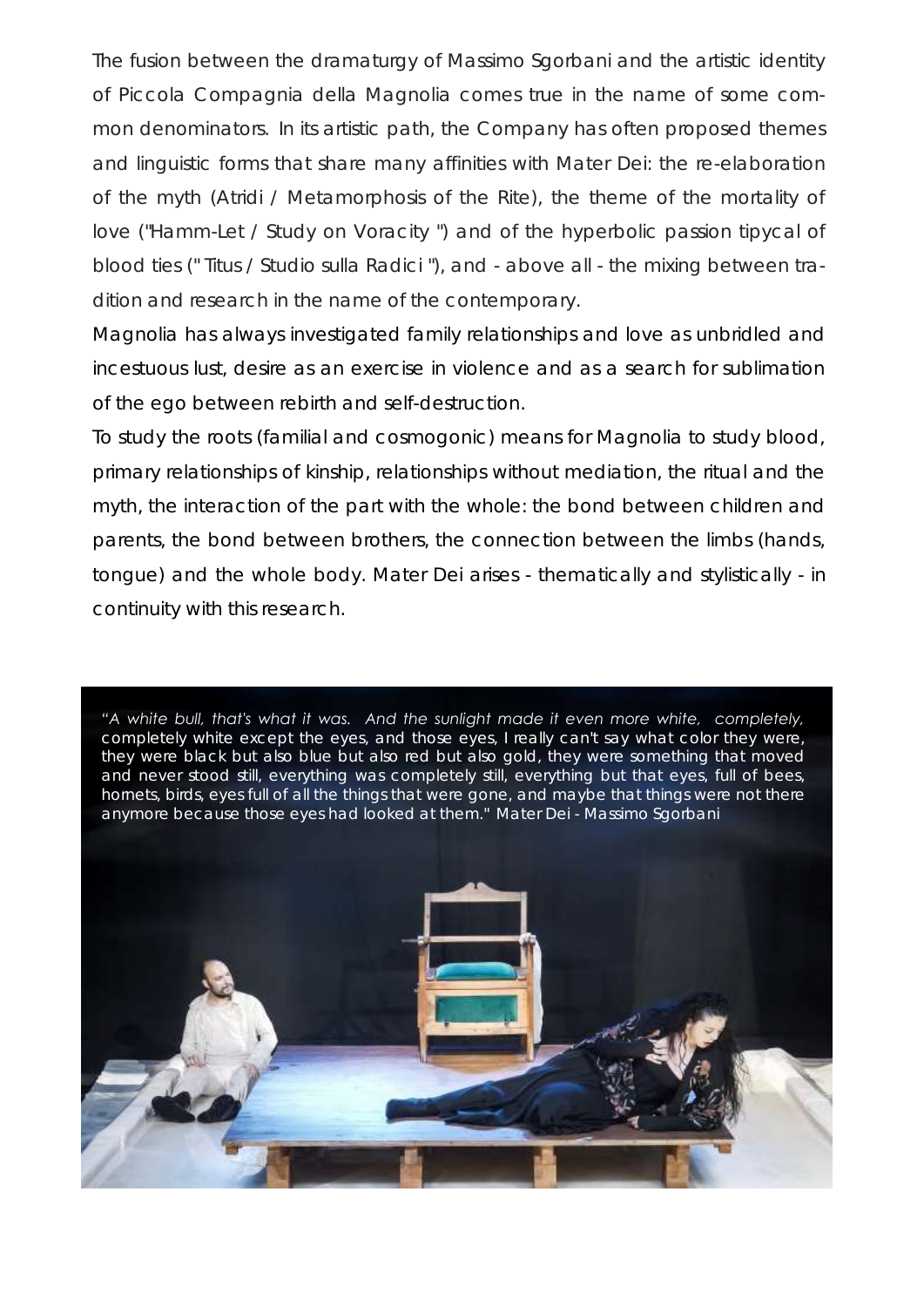

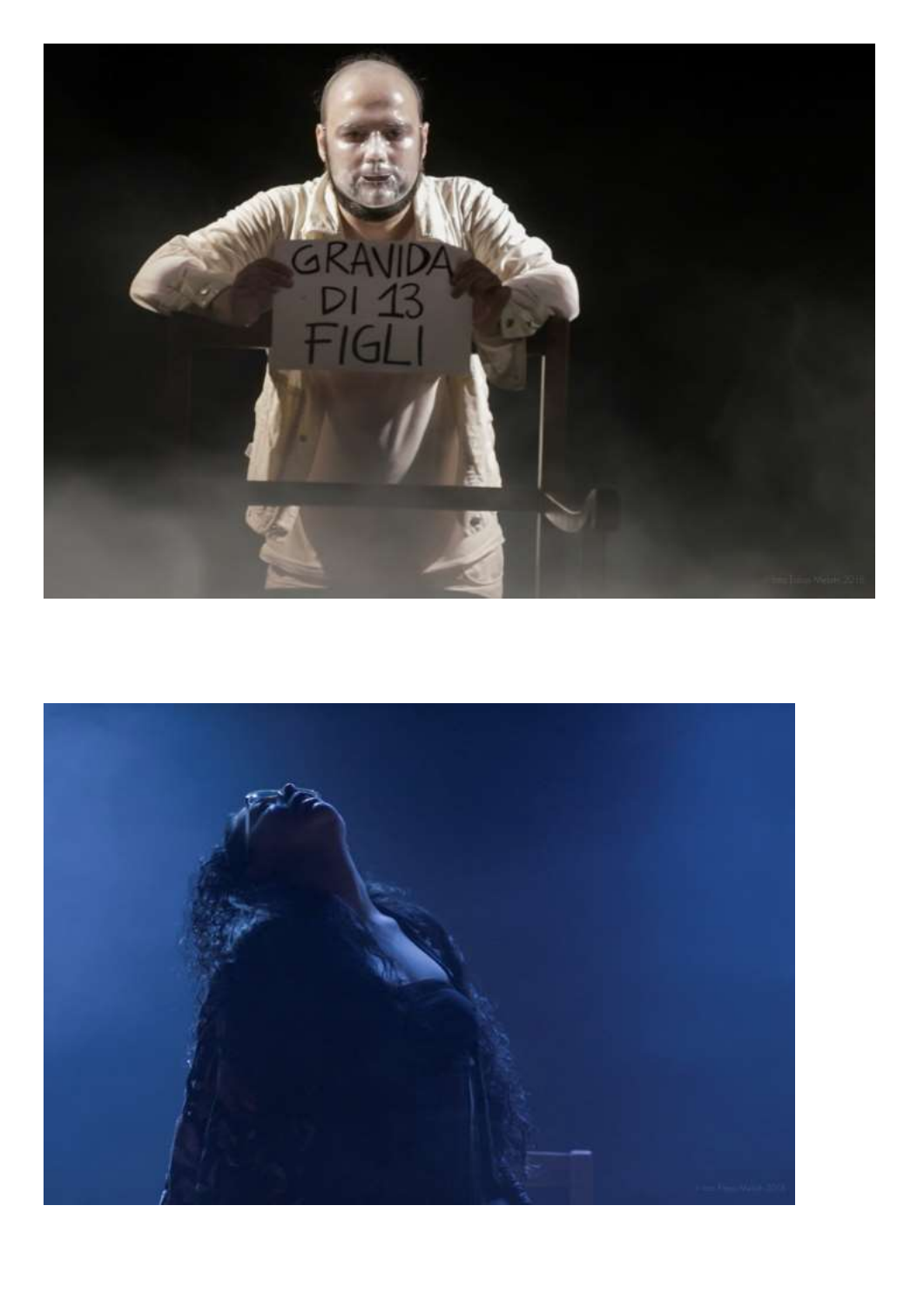#### **WHO WE ARE**

## **Piccola Compagnia della Magnolia**

Piccola Compagnia della Magnolia is a troupe, an independent company directed by Giorgia Cerruti. Since 2004 the ensemble has carried out a rigorous and passionate investigation in between theatrical codes and research with a contemporary perspective of their own way of doing theatre, turning to the classic work or experimenting with original writing, pursuing a synthesis between formal research and emotional density, preserving a sacred time inhabited by poetic figures. Magnolia creates its own works through a research that has its fulcrum in the actor and in the composition of the image. The Company performs its own shows in Italy and abroad, acting in Italian and in French, eventually with subtitles in English.

Currently, alongside the creation work, the Company also deals with theatrical pedagogy, leading high-level training courses for young actors in Italy and Europe and organizing highprofile seminars for actors, hosting international masters of the contemporary theatrical scene, including Oskaras Koršuovas and Jean-Jacques Lemêtre.

Giorgia Cerruti and Davide Giglio founded the Company in 2004 and since then worked exclusively as an ensemble, focusing their research on an anti-naturalistic approach to acting, combining physical and vocal scores. Giorgia Cerruti worked for two years with Antonio Diaz-Floriàn at Théatre de l'Epée de Bois/Cartoucherie in Paris. Together with Davide Giglio, she studied with Enrique Pardo, Linda Wise, Danio Manfredini, Roberto Latini, Philippe Hottier, Claudio Morganti, Eugenio Allegri, Michele Di Mauro, Judith Malina.

*"Our research, which is long and difficult but fascinating, seeks to deny some cinematographic approaches that do not belong to the theatre, recovering what it should have for convention: the artificiality of a ritual moment that is stranger to daily routine; a different time, in which the audience and the actors meet to search for real in fiction". Giorgia Cerruti*

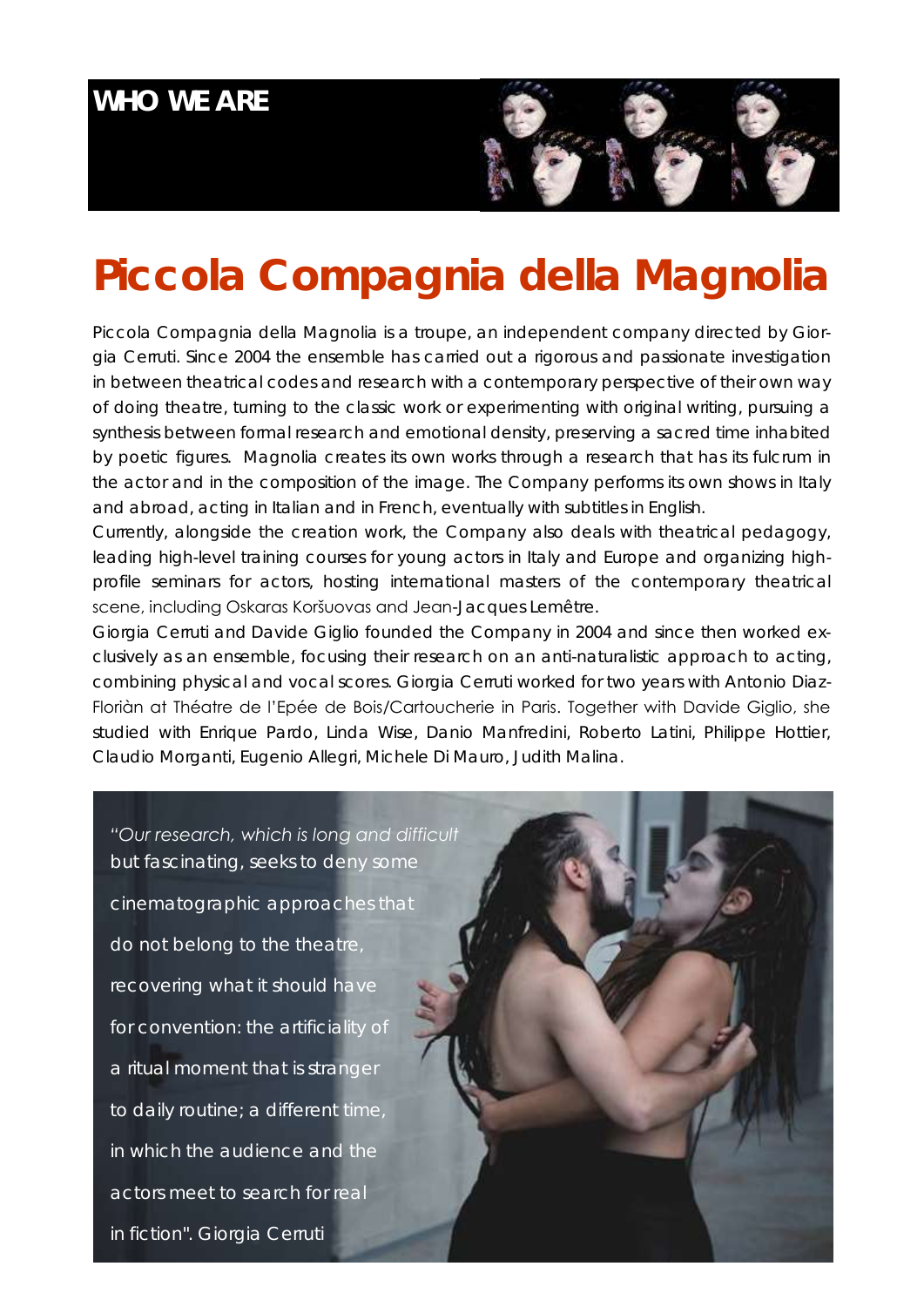#### **REVIEWS**



**LA MARSEILLAISE – AVIGNON OFF** …A superb theatrical work of Giorgia Cerruti and a remarkable acting play of Davide Giglio in the role of Hamlet. **ALFONSO CIPOLLA – LA REPUBBLICA** … Magnolia is one of the few young companies that looks into consciousness : it knows and respects the long theatrical tradition which came first and avails itself to go on. **EMILIO NIGRO - TAMBURO DI KATTRIN** "…Grotowski with Nouvelle Vague contaminations. Artaud in a straightjacket, he can express himself so freely. Giglio is a "party animal". Shockwave. So dermal. **GIULIA MURONI - PAC PANEACQUACULTURE** ...Giorgia Cerruti skilfully masters the art of acting: she is not a performer, she is an Actress. **MARIA DOLORES PESCE - DRAMMA.IT** ...We can see how the audience was drawn, rationally but especially emotionally and passionately , and was involved by this beautiful work, which doesn't forget the ironic detachment, and which, through the same irony, defends us from the power and the harshness of feelings, as it defends Buoursicot from his fall, providing each one with a unique key of knowledge. **BRUNO BIANCHINI - KRAPP'S LAST POST** …Between Baroque and Kabuki, in a stylistic code strongly oriented towards the Oriental tradition, where Shakespeare meets Nekrosius. **OSVALDO GUER-RIERI - LA STAMPA** …Interpreted with a deep understanding by Davide Giglio, who is a bit of a father and a bit of a clown, a bit an executioner and a bit a victim. **ALFONSO CIPOLLA - LA REPUBBLICA** …High calibre of acting ability; a rhythmical researchable to segment and harmonize to tiny words and gestures; the absolute rigour never ending in itself; the sensibility for tragedy transformed into grotesque; the essential scene that lives thanks to actors and director'stouch. **RENZO FRANCABANDERA - PAC** …Piccola Compagnia della Magnolia is already a well-established theatrical group that finds its place between the most fecund and interesting companies in North-West of Italy. **MARIO BIANCHI - EOLO** …A brave example of connection between tradition and research of novelty. **GIULIA MURONI - PAC PANEAC-QUACULTURE** An excellent acting test, ambitious and successful: Cerruti is able to turn her explosive femininity in the masculine energy and presence of the Western male, who perceives himself as dominant, whereas Giglio is disturbing and uncanny together, characterized by ambiguous traits. (…) A rich performance, sometimes overload and redundant in its growing proliferation of signs but able to return multiple perspectives and semantic nuances and biographical rigor, taking the responsibility to suggest something. **MARIA DOLORES PESCE – DRAMMA.IT** …An intensive show, rich in suggestions and emotions that takes one to the bottom due to the developing acting techniques of Giorgia Cerruti. **GABRIELLA ZENO - KRAPP'S LAST POST** …A very strong Cerruti's style that connects Grotowskian style with an interesting contribution from Oriental artistic knowledge. **EMILIO NIGRO - TAMBURO DI KATTRIN** … Competence, devotion to work, mastery of the subject and pure talent. A theatre of art. **GIULIO BAFFI - LA REPUBBLICA** …Seven actresses on stage, in a surprising team play, for imagines ripped off cruel paintings of dismal warfs, in a delirium of mind. **ELENA SIRI - TEATRO.ORG** 

…Piccola Compagnia della Magnolia, in a national cultural landscape in ruins, in a nonmeritocratic country, it continues to produce wonderful shows.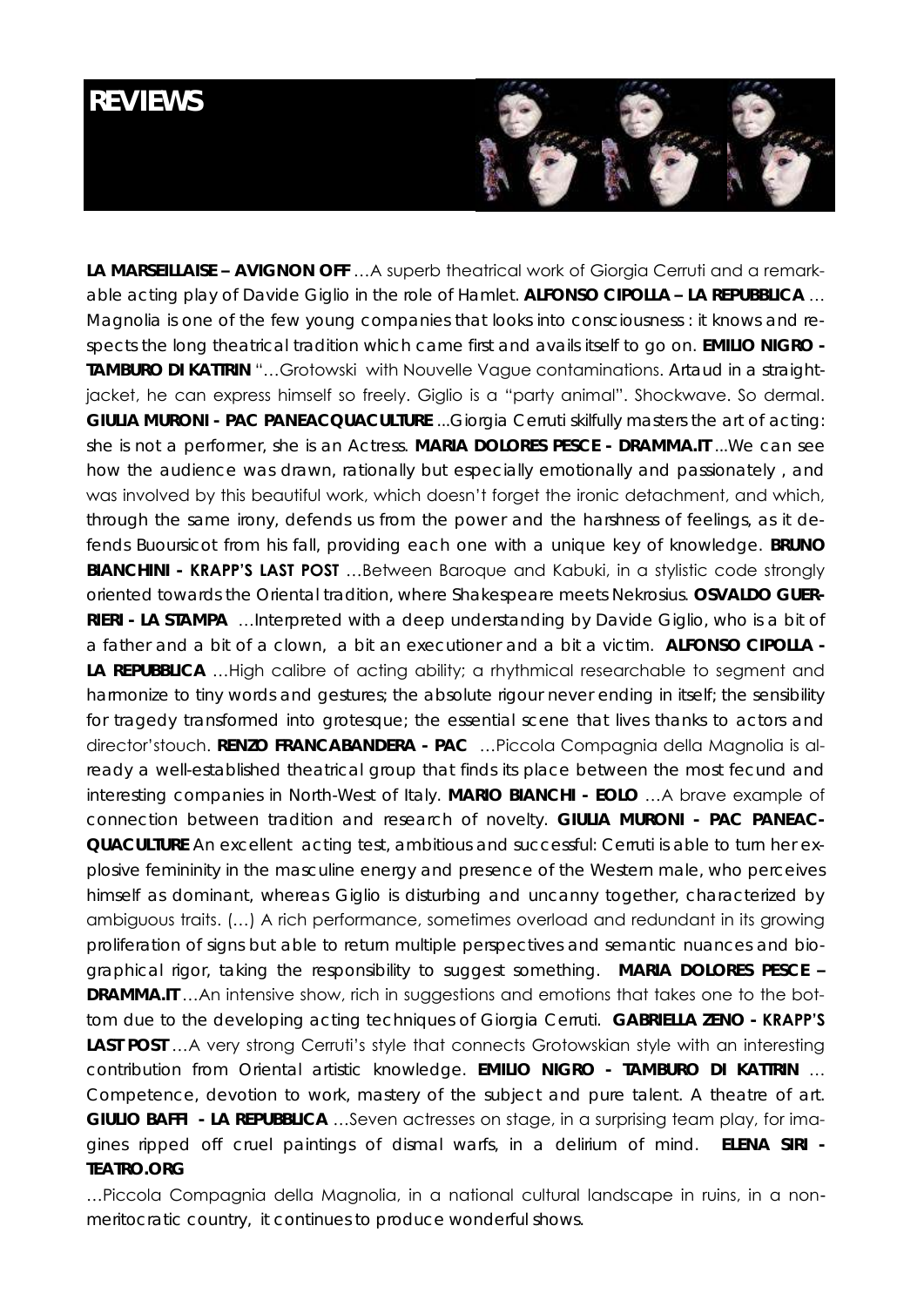#### **CREATIONS**



**THE BALCONY** directed by Giorgia Cerruti

**THE HOUSE OF BERNARDA ALBA** directed by Antonio Dìaz-Floriàn - co-produced by Théâtre de l' Epée de Bois/Cartoucherie de Vincennes

**THE ARCHITECT AND THE EMPEROR OF ASSYRIA** directed by Antonio Dìaz-Floriàn - coproduced by Théâtre de l' Epée de Bois/Cartoucherie de Vincennes

**QUIJOTE/CERVANTES** directed by Giorgia Cerruti

**MONTSERRAT** directed by Giorgia Cerruti

**MOLIÈRE or The Imaginary Invalid** directed by Antonio Dìaz-Floriàn - co-produced by Théâtre de l' Epée de Bois/Cartoucherie de Vincennes, Teatro Stabile di Torino

**HAMM-LET / Study on Voracity** Trilogy of Individual - directed by Giorgia Cerruti - coproduced by Théatre Durance /Scène conventionnée, Corte Ospitale di Rubiera, Sistema Teatro Torino e Provincia

**OTELLO / Study on the Corruption of the Angel** Trilogy of Individual - directed by Giorgia Cerruti - co-produced by Théatre Durance / Scène conventionnée, Corte Ospitale di Rubiera, Sistema Teatro Torino e Provincia, Festival delle Colline Torinesi

**TITUS / Study on Roots** Trilogy of Individual - directed by Giorgia Cerruti - co-produced by Théatre Durance / Scène conventionnée, Corte Ospitale di Rubiera, Sistema Teatro Torino e Provincia

**ATRIDES / Metamorphoses of a Rite** directed by Giorgia Cerruti - co-produced by Festival Printemps d' Europe/Lyon, Festival Benevento Città Spettacolo, Sistema Teatro Torino e Provincia**.**

**ZELDA / Life and Death of Zelda Fitzgerald** Bio-graphies Project - directed by Giorgia Cerruti **1983 BUTTERFLY** Bio-graphies Project - directed by Giorgia Cerruti - co-produced by Festival delle Colline Torinesi

**ADAGIO NUREYEV / Portrait of an artist** Bio-graphies Project - directed by Giorgia Cerruti produced in collaboration with Sala Ichos and Residenza Dracma

**MATER DEI** directed by Giorgia Cerruti -coproduced by Armunia; with the sustain of Residenza IDRA and Teatro Akropolis within CURA # Residenze Interregionali 2018

**POINGS (upcoming creation 2019- mise en espace)** - di Pauline Peyrade - with the sustain of Fabulamundi / Playwriting Europe (International call).

**HERETIC FAIRY TALES / THE UTOPIA ROOMS (upcoming creation 2022)** - directed by Giorgia **Cerruti**